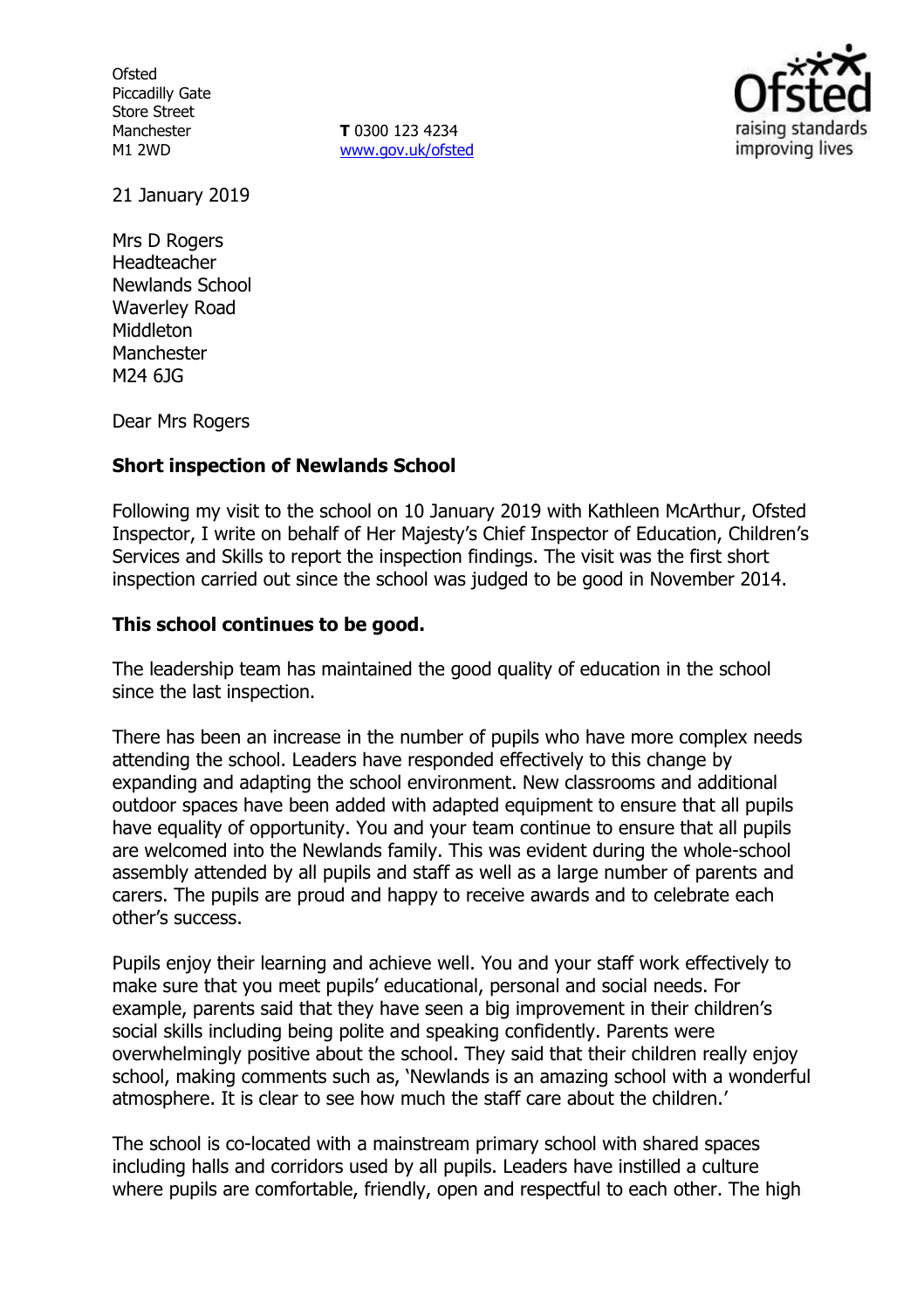

ratio of staff to pupils ensures that pupils move around the school in a safe and supported way. Pupils' behaviour continues to be a strength of the school, with systems and procedures working effectively to support them in learning to manage their emotions and behaviour. The shared reception area also helps to build relationships between the two schools. Parents, pupils, staff and visitors all use the shared space and there is an ethos and atmosphere of inclusion and respect.

You have successfully addressed the areas for improvement that inspectors identified in the previous inspection. Pupils know how to keep themselves safe, especially when using the internet or social media. Through a range of learning experiences, including drama, dance and stay-safe workshops, the most able pupils can explain how to remain safe when using the internet or social media. For example, they told me, 'Don't give out your password' and 'Don't make friends with anyone you don't know.' During the inspection, a group of older pupils showed that they could make the right choices when finding a bottle in a playground. They knew what to do to keep themselves safe and were able to explain what they should do, including 'Tell an adult.' A dedicated team of staff keeps parents informed and up to date about information on staying safe, social media and e-safety through workshops, letters and information and guidance on the school website.

Also, since the last inspection, all pupils now have their own specific targets. Teachers are meticulous in their assessments of pupils' learning and personal development needs and as a result pupils' ongoing targets are precise. Teachers have high expectations and know the small, achievable steps that pupils need to make along the way. Teachers and teaching assistants work effectively together and make sure that each step of progress is recorded clearly.

Teachers and leaders check on individual pupils' progress well. However, you are still refining your system to allow you to check and report more easily on the progress made by groups of pupils with similar needs.

## **Safeguarding is effective.**

The leadership team has ensured that all safeguarding arrangements are fit for purpose and that records are detailed and of high quality. The designated lead and the safeguarding team make sure that any referrals to the local authority and other agencies are timely. Leaders are persistent in following up such referrals. Records of the required checks on members of staff are compliant and thorough.

There is a very strong culture of safeguarding in the school. Policy and procedures are followed closely. Staff know the pupils very well, are quick to notice any changes in pupils' behaviour and refer any concerns to the safeguarding team. Staff training is up to date and robust. The staff value the regular 'seven-minute briefings' that enable them to keep abreast of signs and symptoms of abuse as well as local and national updates. The safeguarding governor challenges and supports the school well. She also ensures that leaders complete an annual safeguarding audit, provided by the local authority, so that school policies and procedures comply with the local authority's quidelines.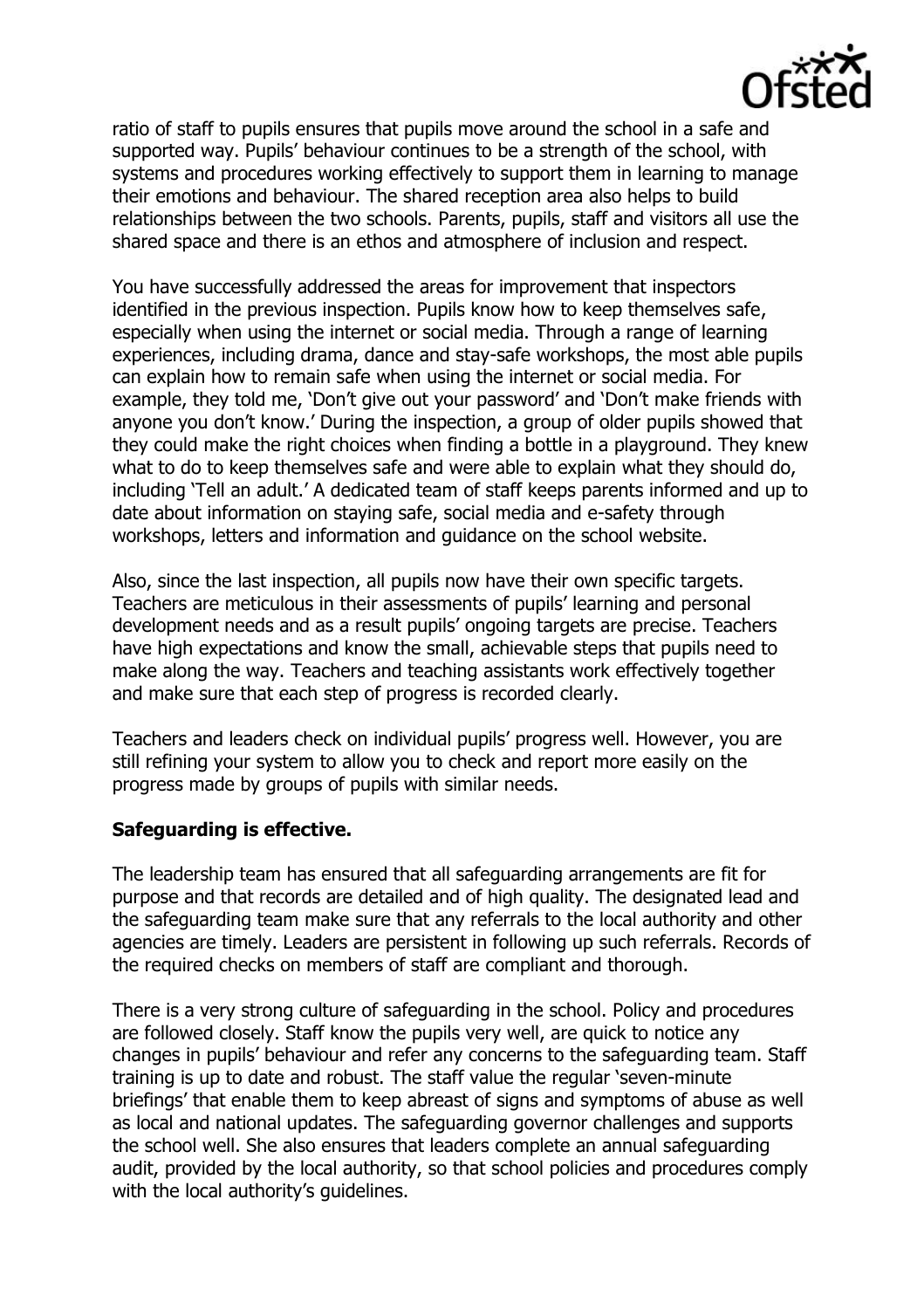

The secure entry system ensures that only signed-in visitors can gain entry to the school.

# **Inspection findings**

- $\blacksquare$  One of the key lines of enquiry that I explored with you was whether pupils make good or better progress from their starting points. Leaders have implemented new assessment and tracking systems and this works well to measure the small steps in progress for each pupil. Teachers also use pupils' education, health and care plans effectively to ensure that their personal targets are appropriate and meet their needs. Teachers provide pupils with a progress book when they enter the school. Steps in progress are recorded and the book follows the pupil from class to class. This enables each teacher to see the progress made year on year. Your assessment records show that the vast majority of pupils make the progress expected of them and some make more than this, across a wide range of subjects. This good progress is also evident in pupils' learning journals.
- Teaching is specific and detailed to match pupils' individual needs. For example, during morning break, each pupil has a target involving social, language or communication needs. One pupil was reminded to use the visual prompt to request fruit. Another pupil was prompted to ask for fruit in a full sentence. One progress book showed how a pupil had moved from being able to concentrate for three minutes to now being able to attend a class in the mainstream school independently for forty minutes. The close matching of teaching to pupils' needs strongly supports the good progress made by pupils, including the disadvantaged.
- The most able pupils are challenged appropriately. For example, they have the opportunity to join their mainstream peers in the co-located school. This has a positive impact and has challenged the most able pupils across mathematics, English and other subjects. Teachers set aspirational targets for these pupils and enter them for national tests where appropriate. This ensures that the most able pupils also make good progress from their starting points.
- The collaborative working between school staff and therapists has improved pupils' communication and language development. Throughout the inspection, pupils communicated with inspectors in a variety of ways, using sign language, verbal cues, picture and symbol methods. Staff support pupils effectively in communicating independently. Leaders have also invested in resources, including technology, music, drama, dance, lunchtime clubs and quiet spaces. As a result, pupils are collectively engaged and motivated to learn. In addition, their independence, personal and social skills are developing well.
- Another focus for the inspection was how effective leaders' recent actions have been in strengthening the progress of pupils with the most complex needs. Leaders identified that the curriculum needed to be further strengthened to ensure that pupils of all abilities had good access to learning. Changes, with a focus on pupils' engagement, have been carefully planned with staff to ensure that pupils with complex needs have access to and fully engage with the curriculum. Teachers are now more flexible when responding to pupils' individual